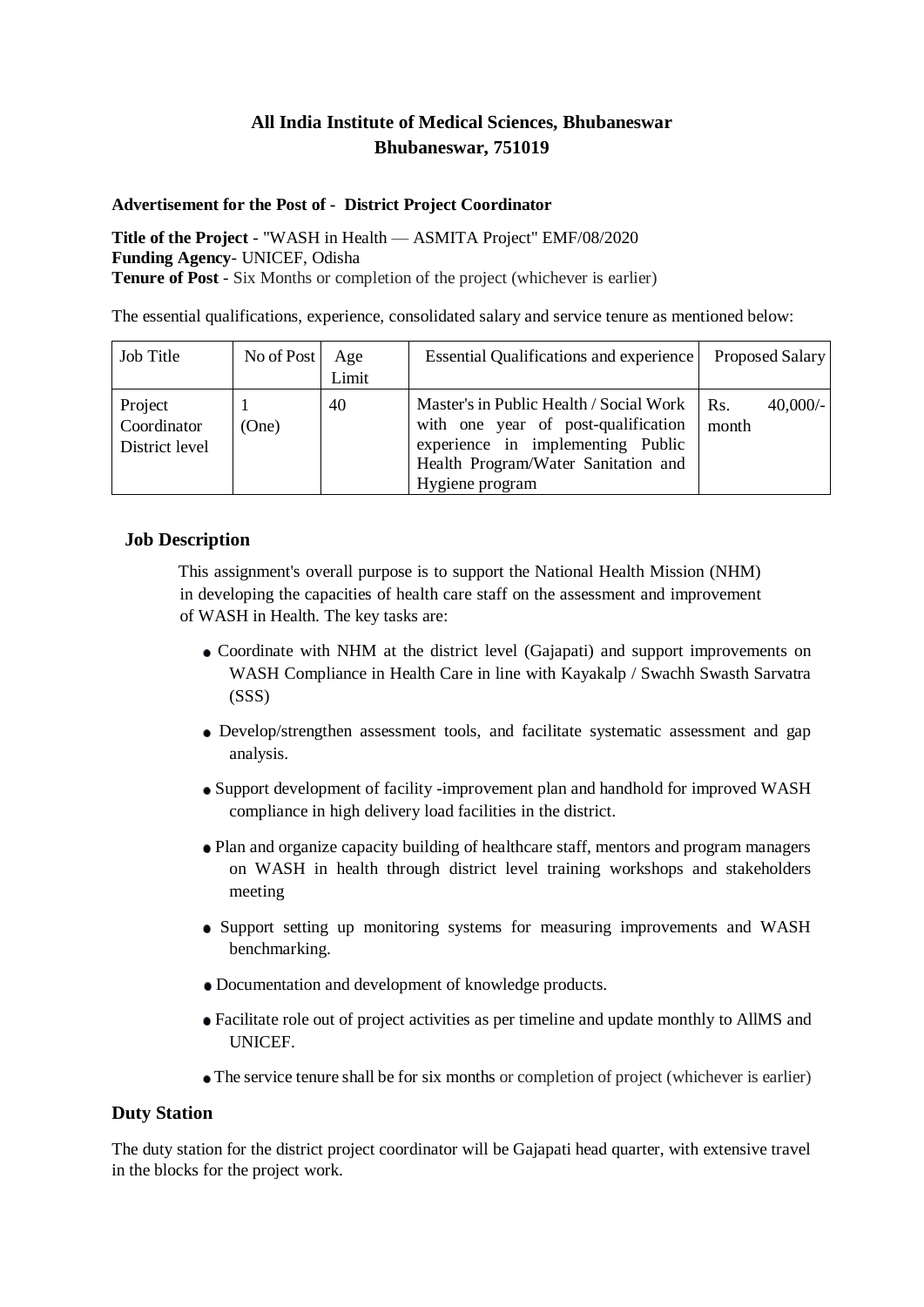#### **Supervisor**

The selected person will work under Dr. Binod Kumar Patro, Professor, AllMS ( PI), Dr. Binod Kumar Behera, Associate Professor, AllMS ( Co-PI) and WASH Officer UNICEF Odisha. The District coordinator will work under the direct supervision of the State coordinator.

## **Method of Selection**

Stage 1: Interested candidates may apply by sending the duly filled application form (As per the belowmentioned prescribed application) to e-mail Id: **[patrobinod@aiimsbhubaneswar.edu.in](mailto:patrobinod@aiimsbhubaneswar.edu.in)** stating the subject line '**Application for the position of District Project Coordinator – WASH Project'**by **5 pm of 20th May 2022**. Shortlisting shall be done based on qualification and experience in the field.

Stage 2: Personal interview by the Selection Committee of the shortlisted candidates will be on 24th May 2022. (2.00 pm to 5.00 pm)

#### **Terms and conditions**

1. This is tenure vacancy under the funded project and is not employed under AllMS, Bhubaneshwar payroll. Employment will be automatically terminated upon completion of the project, and there is no liability for permanent employment on AllMS, Bhubaneshwar or Principal Investigator. Also, the candidates have no right to claim permanent employment based on this job.

2. No TA/DA will be paid for attending this Walk-in-Interview.

3. All other terms and conditions will be regulated by the guidelines as issued by AllMS Bhubaneswar and the funding agency.

4. The position requires extensive travel to the districts. TA/DA during the field visits shall be as per the approved budget.

5. The appointments are full-time tenure-based. No private practice shall be allowed.

## **Contact Details:**

Dr. Binod Kumar Patro (Principal Investigator) Professor, Dept. of Community Medicine & Family Medicine (CM&FM) All India Institute of Medical Sciences, Bhubaneswar E-mail: **patrobinod@aiimsbhubaneswar.edu.in**